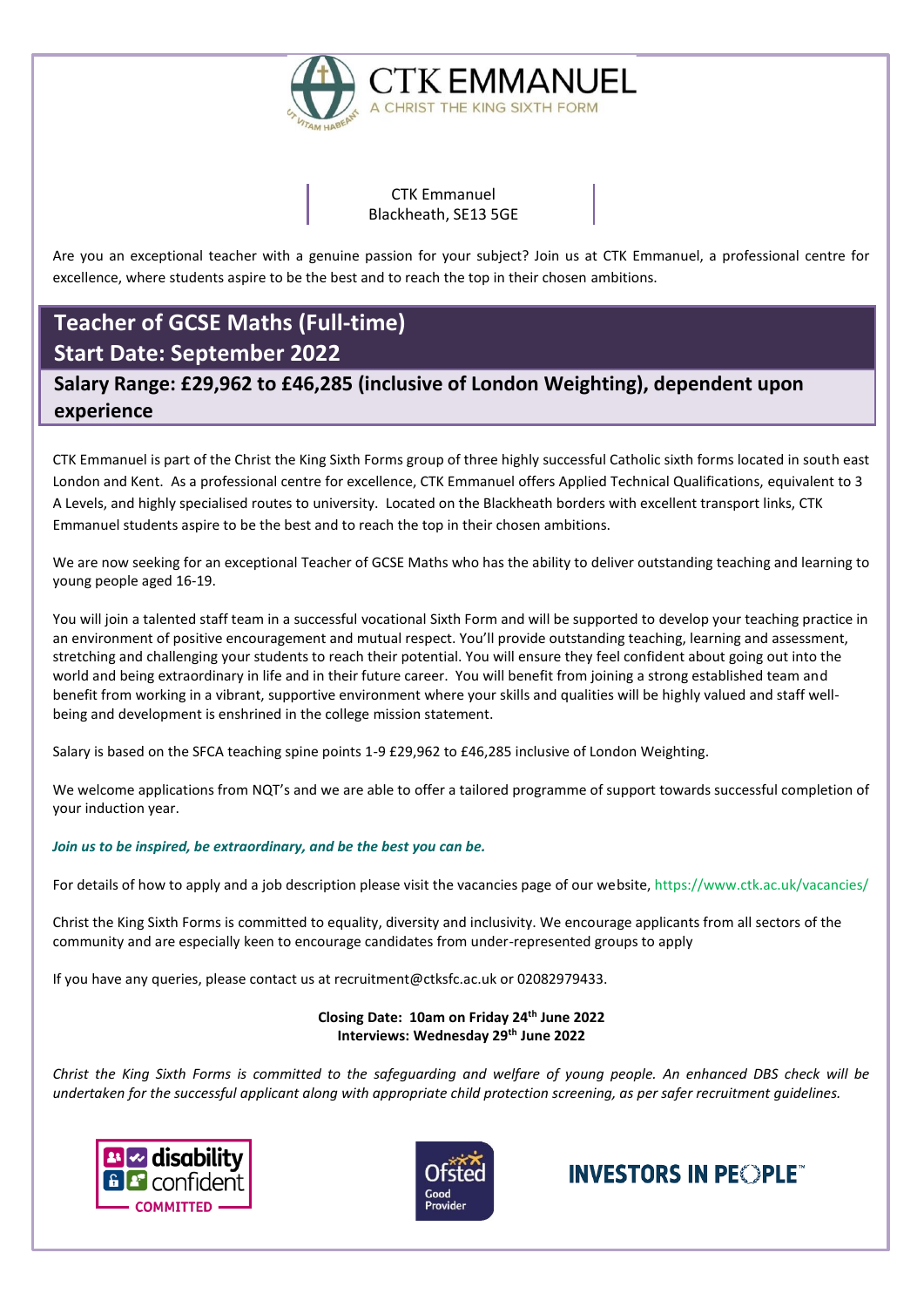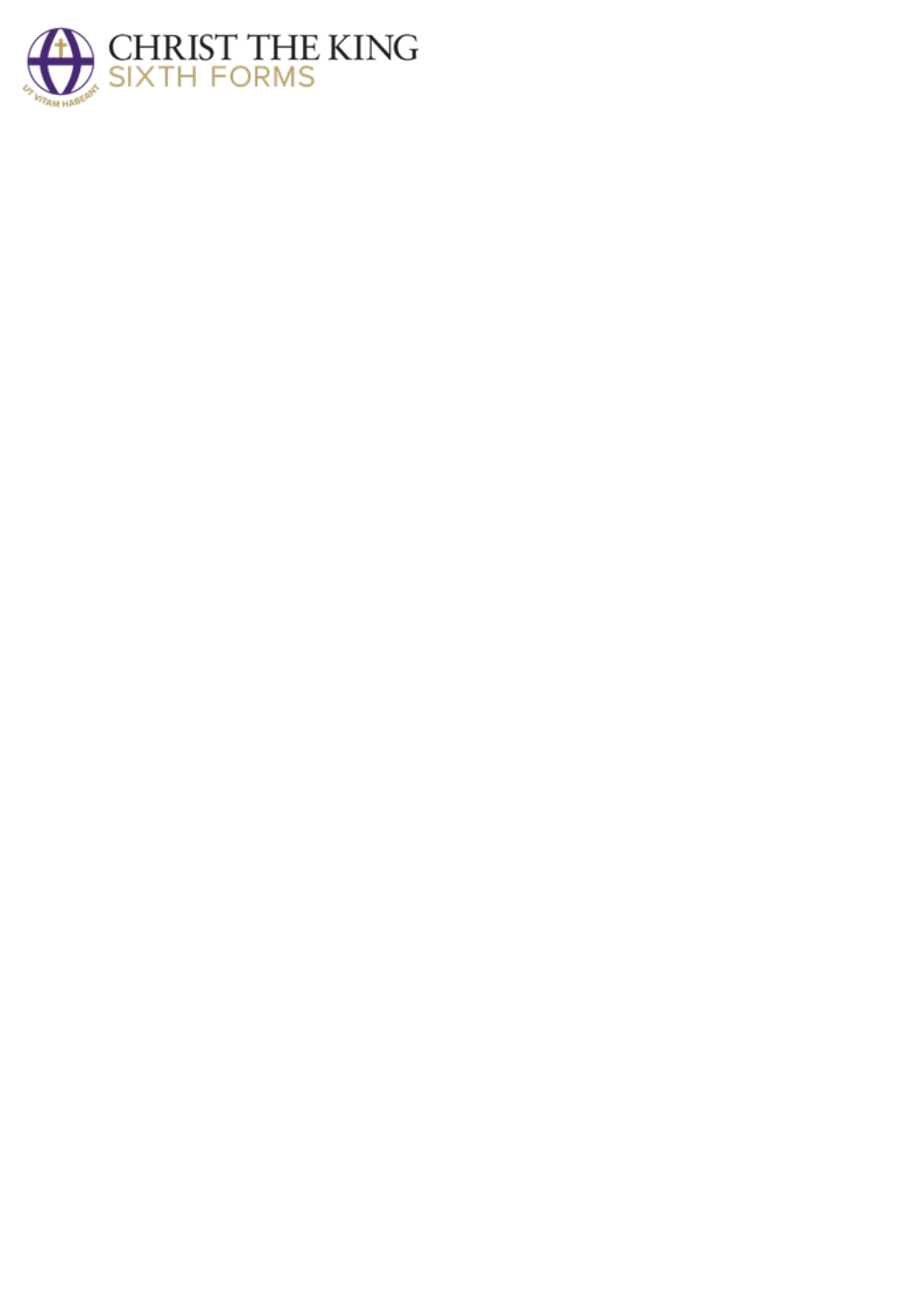# **Christ the King Sixth Form**

## **Job Description and Person Specification**

| <b>Job Title:</b>        | <b>Teacher of GCSE Mathematics</b>                                                                                                                                                                                                               |
|--------------------------|--------------------------------------------------------------------------------------------------------------------------------------------------------------------------------------------------------------------------------------------------|
| <b>Responsible To:</b>   | <b>Subject Coordinator</b>                                                                                                                                                                                                                       |
| <b>Core Job Purpose:</b> | Under the guidance of the Subject Coordinator to deliver outstanding teaching and<br>learning in the context of the Sixth Form mission and ethos in order to ensure CTK<br>learners make excellent progress and are successful in their studies. |

## **1. Job Description The main activities and responsibilities are:**

- 1.1 Teaching Mathematics GCSE or Functional Skills as appropriate to Christ the King Sixth Forms.
- 1.2 Delivery of consistently high quality of teaching and learning. This will include:

## 1.2.1 Managing Teaching

- Having high expectations which inspire and motivate learners.
- Demonstrating the positive attitudes, values and behaviour which teachers are expected to engender in all learners.
- Working to a detailed scheme of work and ensuring that all lessons are thoroughly prepared.
- Building on students' prior knowledge and reflecting their capabilities.
- Challenging all students to make progress and to achieve, as a minimum, their baseline grades.
- Setting homework and preparation tasks as well as planning other out of class activities to consolidate and extend knowledge.
- Helping students reflect on their progress.
- Addressing non completion of work including homework and preparation tasks, and implementing the Cause for Concern process as appropriate.
- Having relevant and accurate subject knowledge so that students are enthused and inspired to achieve.
- Making appropriate and effective use of Moodle, including the uploading of course materials.
- Preparing students well for their public examinations. This includes examination practice, opportunities for revision and familiarising students with the format and layout of examination papers.
- Making use of relevant data to monitor progress and set targets.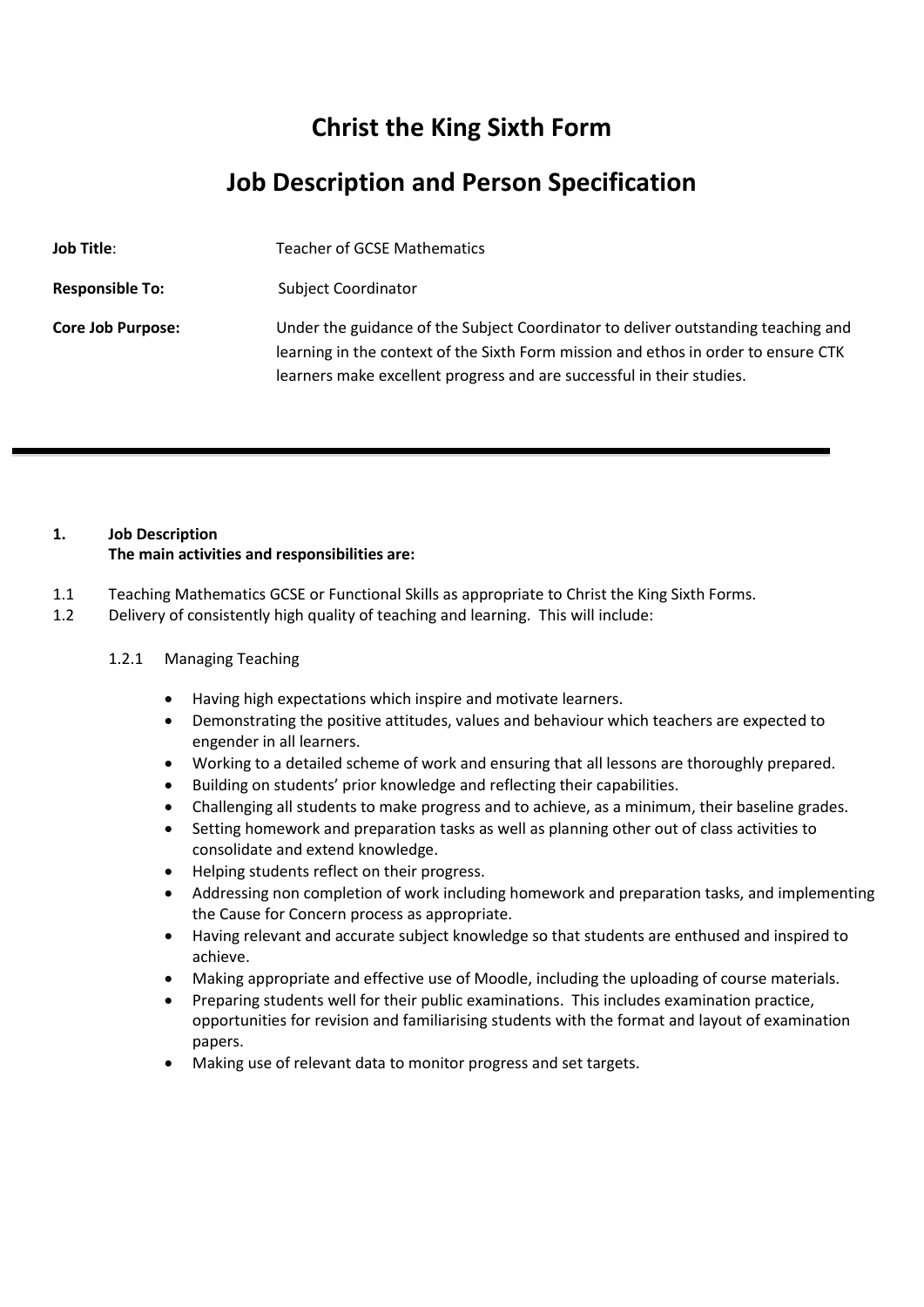#### 1.2.2 Managing Leaning Delivering lessons which:

- Meet the needs of all learners, through effective differentiation.
- Include the sharing of clear aims and learning objectives and have a structured beginning and conclusion.
- Include an appropriate variety of delivery methods.
- Actively engage students in their own learning.
- Include well managed activities where the teacher determines who students work with.
- Take place in classrooms that are appropriately organised, well cared for and fit for purpose.
- Ensure all lessons have clear rules and routines for student behaviour in class.
- Have high expectations in relation to student behaviour and challenging poor behaviour where needed.
- Consistently uphold all Sixth Form standards.

## 1.2.3 Managing Assessment

Making accurate and productive use of assessment, including:

- Having a thorough knowledge and understanding of the subject examination specification
- Knowing and understanding how to accurately assess student work in line with awarding body requirements.
- Ensuring that assessment opportunities allow students to enhance their learning.
- Providing written feedback to students, which may also be supported by oral feedback.
- Marking work accurately, assessing in relation to baseline or target grades and providing details of how student work could be improved.
- Employing assessment methods that ensures students are regularly and consistently given feedback on what they need to do to improve.
- Recording assessment outcomes on the on-line markbook regularly.
- Planning assignments and coursework appropriately throughout the year, including the use of interim deadlines and dates for feedback.
- Ensuring students receive accurate information on how and when they will be assessed.
- Undertaking a formal assessment prior to performance monitoring in order to inform the decision with regard to "meeting the academic standard".

## 1.2.4 Managing Wider Professional Responsibilities

Demonstrating consistently high standards of personal and professional conduct including:

- Making a positive contribution to the wider life and ethos of Christ the King Sixth Forms.
- Delivering effective extension and wider learning activities.
- Completing performance monitoring reports accurately and to deadline.
- Communicating effectively with parents and other key stakeholders.
- Developing effective professional relationships with colleagues.
- Taking responsibility for reviewing practice, implementing agreed actions and delivering high quality teaching and learning.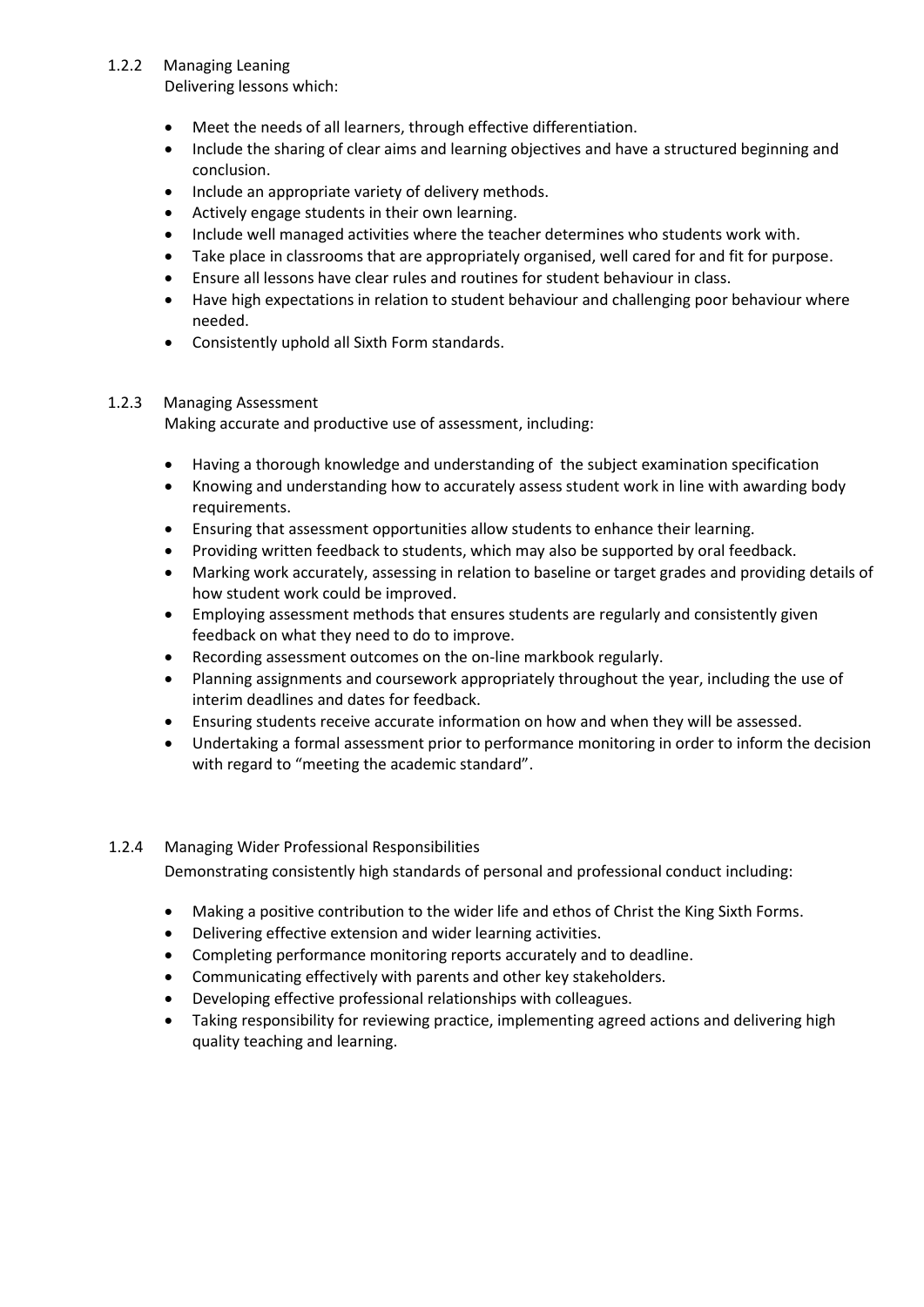- Adhering to the professional standards and requirements for staff outlined in the policies of Christ the King Sixth Forms.
- Ensuring that contact and communication with students always takes place in a professional context and meets the requirements set out in the staff rules of conduct.
- 1.3 Undertaking the role of a personal tutor to a group of students. This will include:
	- Delivery of a high quality group tutorial lesson as set out in the Sixth Forms' pastoral programme.
	- Monitoring the progress and well-being of tutees and liaising with parents as required.
	- Undertaking one to one review sessions with tutees.
	- Keeping abreast of developments in HE and other career opportunities and writing UCAS references as required.
- 1.4 Being a reflective practitioner and contributing to department and quality reviews and planning processes.
- 1.5 Meeting the Sixth Forms' requirement for excellent professional practice evaluated through appraisal and other quality processes and working to challenging professional goals.
- 1.6 Monitoring the condition, security and safety of the teaching areas and the equipment used.
- 1.7 Supporting the delivery of teaching and learning across the 14-19 phase, as appropriate.
- 1.8 Promoting equality for students and staff.
- 1.9 Undertaking other professional requirements specific to this post.

This job description may not necessarily be a comprehensive description of the post. It may be reviewed and subject to modification or amendment at any time after consultation with the post holder.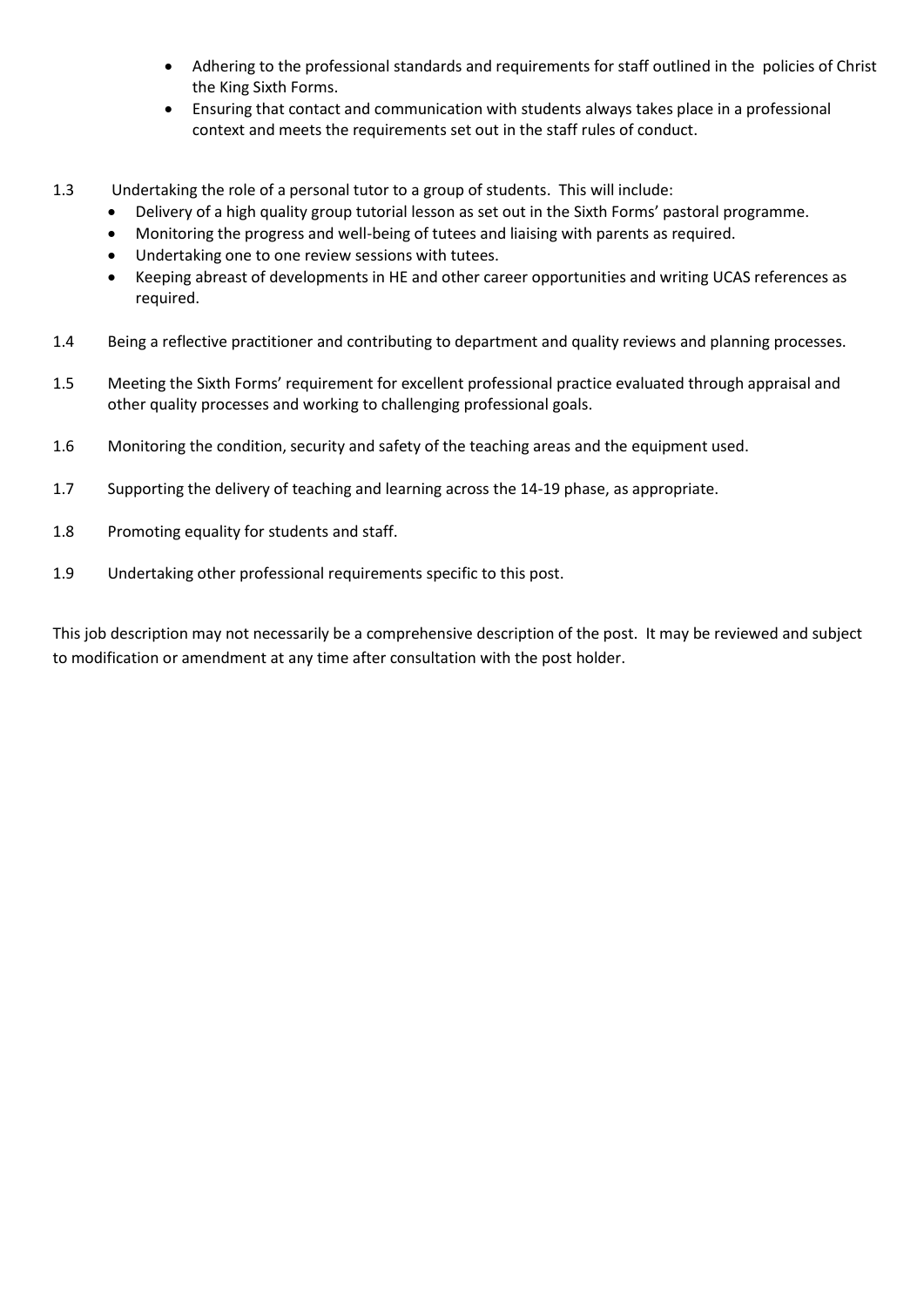#### **2. Person Specification/Selection Criteria**

The post holder will be expected to have the following skills and attributes:

#### 2.1 Mission and Ethos

• An understanding of and support for the Catholic ethos of the Sixth Form.

#### 2.2 Oualifications

- Degree
- Qualified teacher status or equivalent

#### 2.3 Professional Attributes

- Have high expectations of young people including a commitment to ensuring that students can achieve their full educational potential and to establishing fair, respectful, trusting, supportive and constructive relationships with them.
- Hold positive values and attitudes and adopt high professional standards.
- Maintain an up-to-date knowledge and understanding of the professional duties of teachers and contribute to the development, implementation and evaluation of the policies and practice including those designed to promote equality of opportunity.
- Be able to communicate highly effectively with young people, parents, carers, colleagues and other stakeholders.
- An ability to evaluate own performance and be committed to improving practice through appropriate professional development.
- Have a creative and constructively critical approach towards innovation; being prepared to adapt practice where benefits and improvements are identified.
- Be able to act upon advice and feedback in order to continually improve practice.
- Be highly organised and very reliable.
- Have excellent IT skills and be able to use these skills highly effectively in teaching and learning activities.
- 2.4 Professional Knowledge and Understanding
	- Have an excellent, up-to-date working knowledge and understanding of a range of teaching, learning and behaviour management strategies and know how to use and adapt them, including how to differentiate learning to provide opportunities for all learners to achieve their potential.
	- Know and be able to use a range of approaches to assessment, including an understanding of the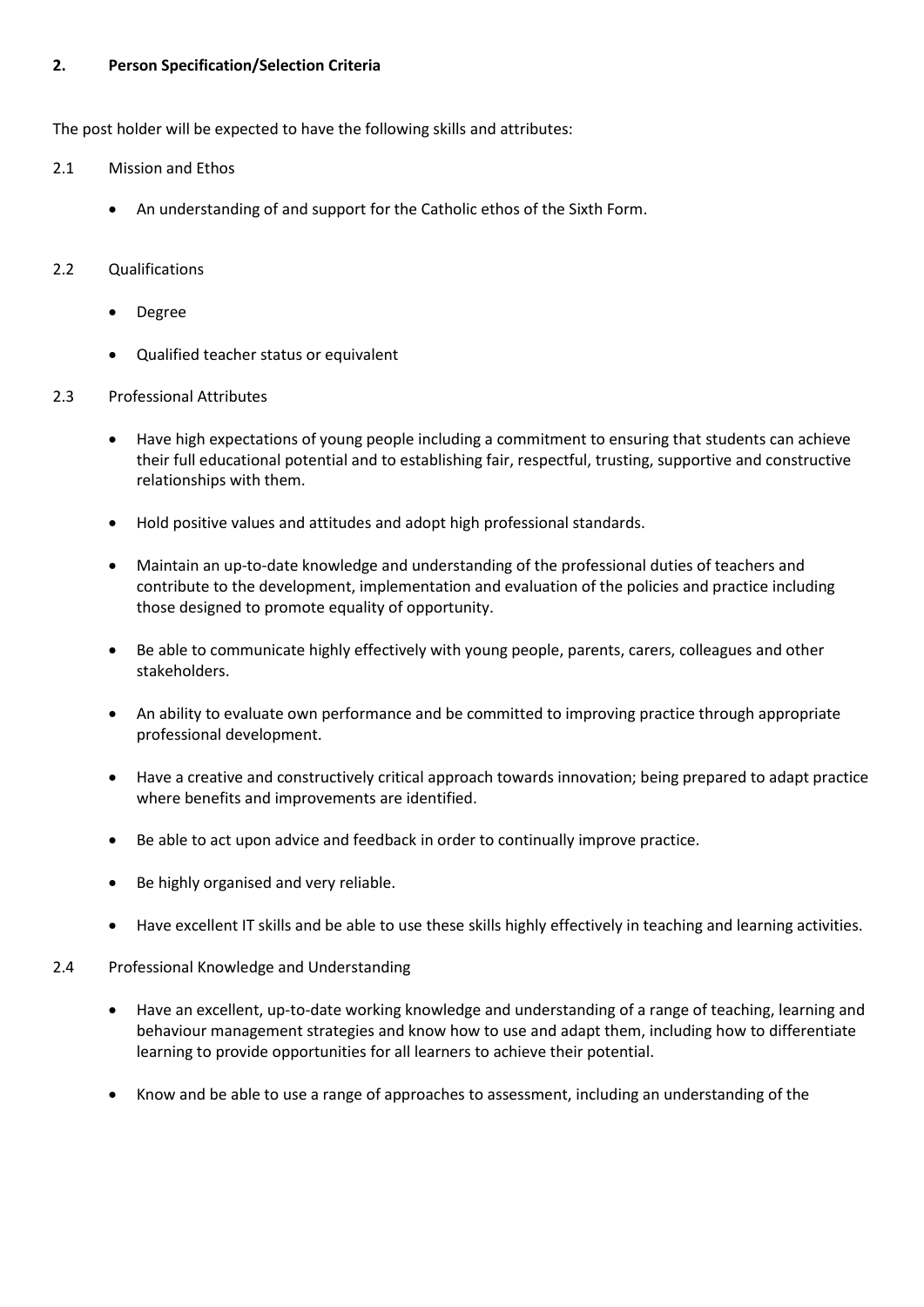importance of sharply focussed feedback.

- Know how to use statistical data to evaluate the effectiveness of teaching, to monitor the progress of those taught and to raise levels of attainment.
- Know how to use reports and other sources of external information related to assessment in order to provide learners with accurate and constructive feedback on their strengths, weaknesses, attainment, progress and areas for development, including action plans for improvement.
- Have a secure knowledge and understanding of the subject/curriculum area and related pedagogy.
- Understand how young people develop and how the progress, rate of development and well-being of learners are affected by a range of developmental, social, religious, ethnic, cultural and linguistic influences.
- In the context of whole class teaching, know how to make effective personalised provision for students, including those for who English is an additional language or who have special educational needs or disabilities, and how to take practical account of diversity and promote equality and inclusion in their teaching.
- Know how to identify and support children and young people whose progress, development or well-being is affected by changes or difficulties in their personal circumstances, and when to refer them to colleagues for specialist support.

#### 2.5 Professional Skills

- Be able to plan teaching and learning thoroughly, including the ability to write, review, update and work to highly effective schemes of work.
- Know how to plan for progression across the 14-19 age and ability range designing effective learning sequences within lessons and across series of lessons informed by secure subject and curriculum knowledge.
- Be able to teach challenging, well organised lessons and sequences of lessons across the post 16 age and ability range, using a very good range of teaching strategies and resources.
- Be able to manage the learning of whole classes, groups and individuals very effectively, modifying teaching appropriately to suit the stage of the lesson and the needs of the learners.
- Be able to teach engaging and motivating lessons informed by well-grounded expectation of learners and designed to raise levels of attainment.
- Know how to provide timely, accurate and effective feedback on learners' attainment, progress and areas for development.
- Be highly reflective and know how to review the effectiveness of teaching and its impact on learners' progress, attainment and well-being, refining approaches where necessary.